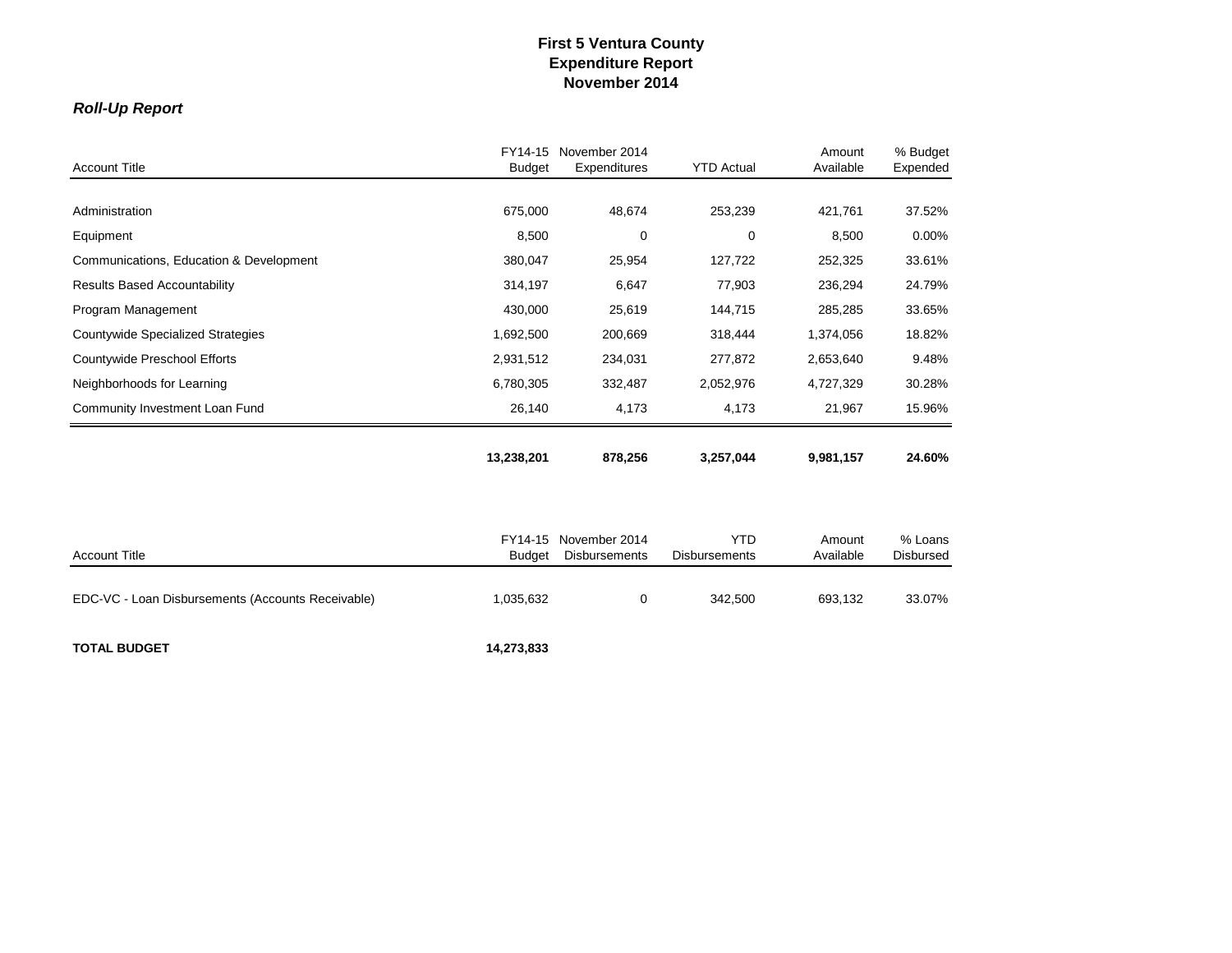### *100 - Administration*

| <b>Account Title</b>                   | <b>Budget</b> | FY 14-15 November 2014<br>Expenditures | <b>YTD Actual</b> | Amount<br>Available | % Budget<br>Expended |
|----------------------------------------|---------------|----------------------------------------|-------------------|---------------------|----------------------|
|                                        |               |                                        |                   |                     |                      |
| Salaries                               | 388,000       | 34,420                                 | 155,760           | 232,240             | 40.14%               |
| Overtime                               | 4,000         | $\mathbf 0$                            | 0                 | 4,000               | 0.00%                |
| <b>Supplemental Payments</b>           | 4,520         | 346                                    | 1,800             | 2,720               | 39.82%               |
| <b>Retirement Contribution</b>         | 14,580        | 1,275                                  | 5,593             | 8,987               | 38.36%               |
| <b>FICA</b>                            | 23,300        | 1,259                                  | 8,246             | 15,054              | 35.39%               |
| Medicare                               | 6,000         | 505                                    | 2,284             | 3,716               | 38.06%               |
| Health Insurance                       | 88,200        | 6,897                                  | 38,455            | 49,745              | 43.60%               |
| State Unemployment/ETT                 | 2,800         | $\mathbf 0$                            | 0                 | 2,800               | 0.00%                |
| Workers Comp Insurance                 | 3,600         | 287                                    | 1,293             | 2,307               | 35.91%               |
| <b>Accounting &amp; Audit Services</b> | 24,000        | 335                                    | 11,514            | 12,486              | 47.97%               |
| <b>Attorney Services</b>               | 9,500         | 438                                    | 1,289             | 8,211               | 13.57%               |
| Professional & Special Services        | 36,000        | 52                                     | 2,334             | 33,666              | 6.48%                |
| <b>Building Leases &amp; Rentals</b>   | 27,500        | 2,191                                  | 13,253            | 14,247              | 48.19%               |
| Telephone                              | 2,500         | 35                                     | 664               | 1,836               | 26.55%               |
| Liability Insurance                    | 6,500         | 495                                    | 2,473             | 4,028               | 38.04%               |
| Memberships & Dues                     | 6,600         | $\mathbf 0$                            | 6,033             | 567                 | 91.42%               |
| Supplies                               | 7,900         | 83                                     | 550               | 7,350               | 6.96%                |
| Printing & Copying                     | 2,300         | $\pmb{0}$                              | 0                 | 2,300               | 0.00%                |
| <b>Meeting Costs</b>                   | 4,500         | $\mathbf 0$                            | 640               | 3,860               | 14.22%               |
| Travel                                 | 6,500         | 32                                     | 846               | 5,654               | 13.01%               |
| <b>Education &amp; Training</b>        | 6,200         | 25                                     | 214               | 5,986               | 3.45%                |
| <b>Total 100 - Administration</b>      | 675,000       | 48,674                                 | 253,239           | 421,761             | 37.52%               |

NOTE: Overall, Administration expenditures are running slightly under budget.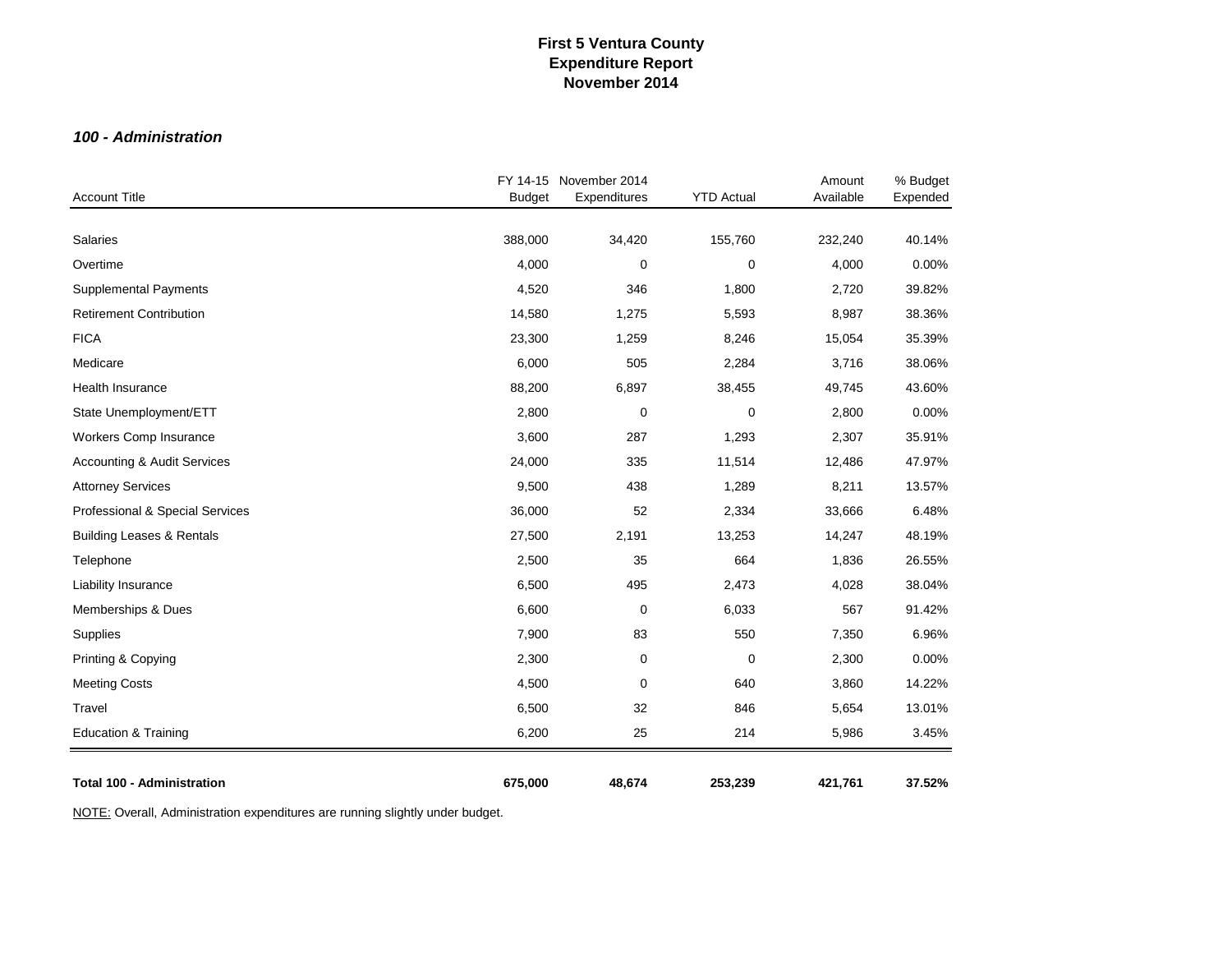# *105 - Equipment*

| <b>Account Title</b>  | <b>Budget</b> | FY 14-15 November 2014<br>Expenditures | <b>YTD Actual</b> | Amount<br>Available | % Budget<br>Expended |
|-----------------------|---------------|----------------------------------------|-------------------|---------------------|----------------------|
| Minor Equipment       | 8,500         | 0                                      | 0                 | 8.500               | $0.00\%$             |
| Total 105 - Equipment | 8,500         | 0                                      | 0                 | 8,500               | $0.00\%$             |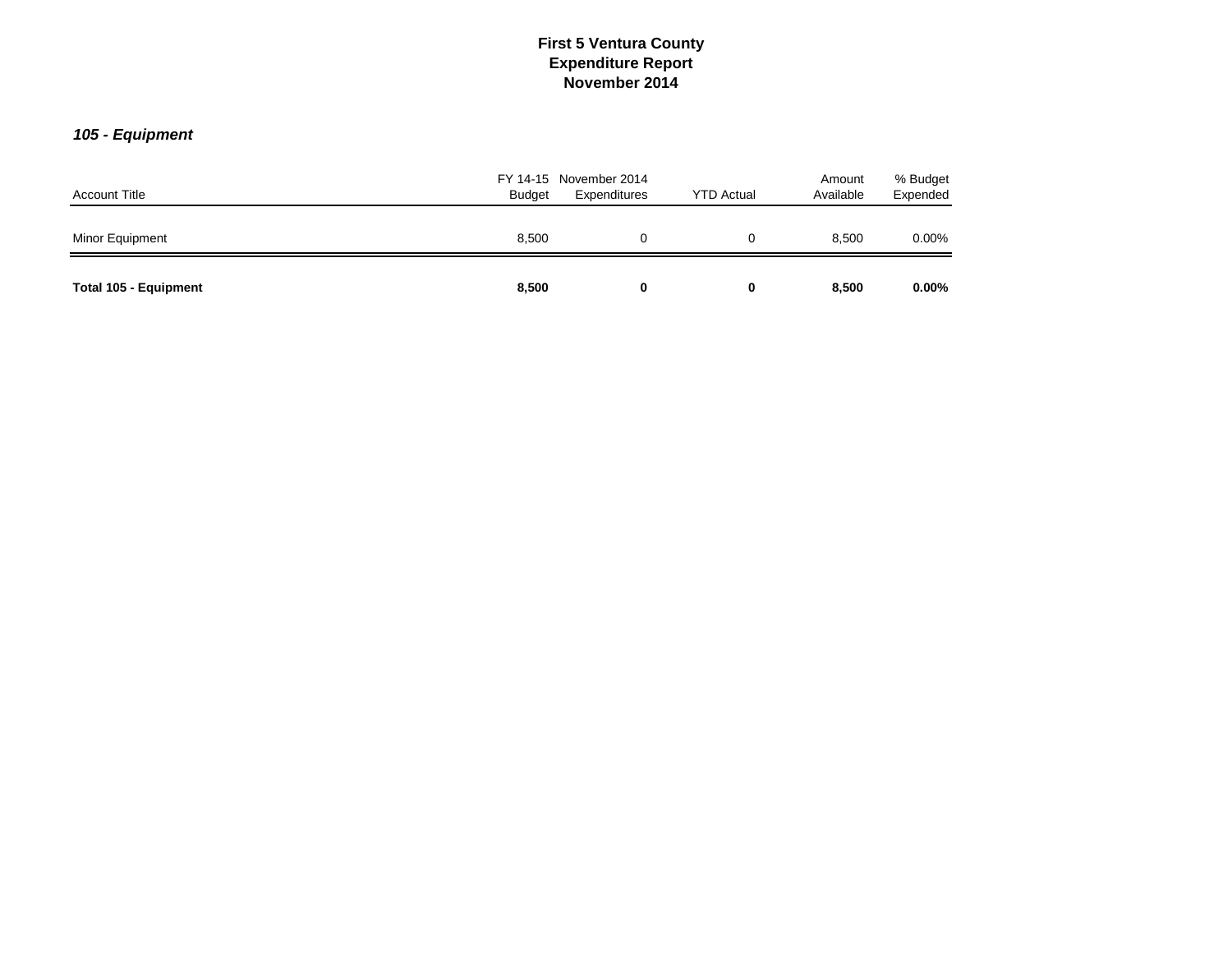# *115 - Communications, Education & Development*

| <b>Account Title</b>                                           | FY14-15<br><b>Budget</b> | November 2014<br>Expenditures | <b>YTD Actual</b> | Amount<br>Available | % Budget<br>Expended |
|----------------------------------------------------------------|--------------------------|-------------------------------|-------------------|---------------------|----------------------|
|                                                                |                          |                               |                   |                     |                      |
| Staffing                                                       | 277,000                  | 20,942                        | 106.009           | 170,991             | 38.27%               |
| <b>Operating Expenses</b>                                      | 51,000                   | 3,595                         | 15,806            | 35,194              | 30.99%               |
| <b>Education Campaigns</b>                                     | 42,047                   | 1,418                         | 1,906             | 40,141              | 4.53%                |
| Partnership Support                                            | 10.000                   | 0                             | 4.000             | 6.000               | 40.00%               |
| <b>Total 115 - Communications, Education &amp; Development</b> | 380,047                  | 25,954                        | 127,722           | 252,325             | 33.61%               |

NOTE: Lower expenditures for education campaigns due to timing of activities; higher expenditures will be reflected in Q3 & Q4.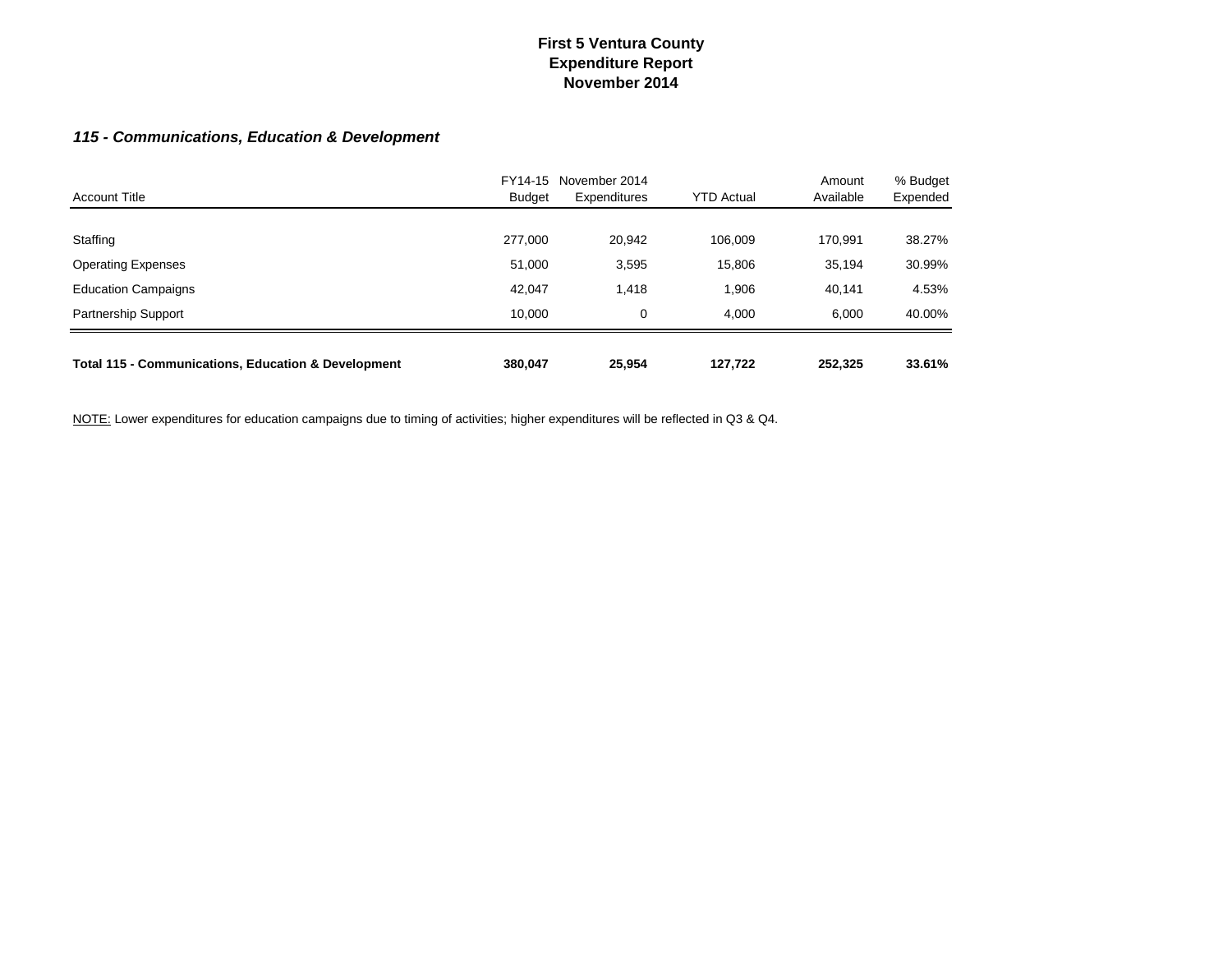# *120 - Results Based Accountability*

| <b>Account Title</b>                                                          | FY14-15<br><b>Budget</b> | November 2014<br>Expenditures | <b>YTD Actual</b> | Amount<br>Available | % Budget<br>Expended |
|-------------------------------------------------------------------------------|--------------------------|-------------------------------|-------------------|---------------------|----------------------|
| Staffing                                                                      | 58,000                   | 4,311                         | 21,716            | 36,284              | 37.44%               |
| <b>Operating Expenses</b>                                                     | 16,000                   | 673                           | 2,829             | 13,171              | 17.68%               |
| <b>Persimmony Contract</b>                                                    | 103,197                  | 0                             | 29,172            | 74,025              | 28.27%               |
| <b>Evaluation Contract</b>                                                    | 17,000                   | 0                             | 17,000            | 0                   | 100.00%              |
| <b>Capacity Building Activities</b>                                           | 66,000                   | 1,664                         | 7,185             | 58,815              | 10.89%               |
| Allocated to Initiative, not yet contracted (Evaluation<br>Services \$54,000) | 54,000                   | 0                             | 0                 | 54,000              | $0.00\%$             |
| <b>Total 120 - Results Based Accountability</b>                               | 314,197                  | 6,647                         | 77,903            | 236,294             | 24.79%               |

NOTE: Overall, RBA expenditures are running under budget. Expenditures for Capacity Building Activities will be reflected in Q2-Q4. Expenditures for Evaluation Services anticipated for Q3.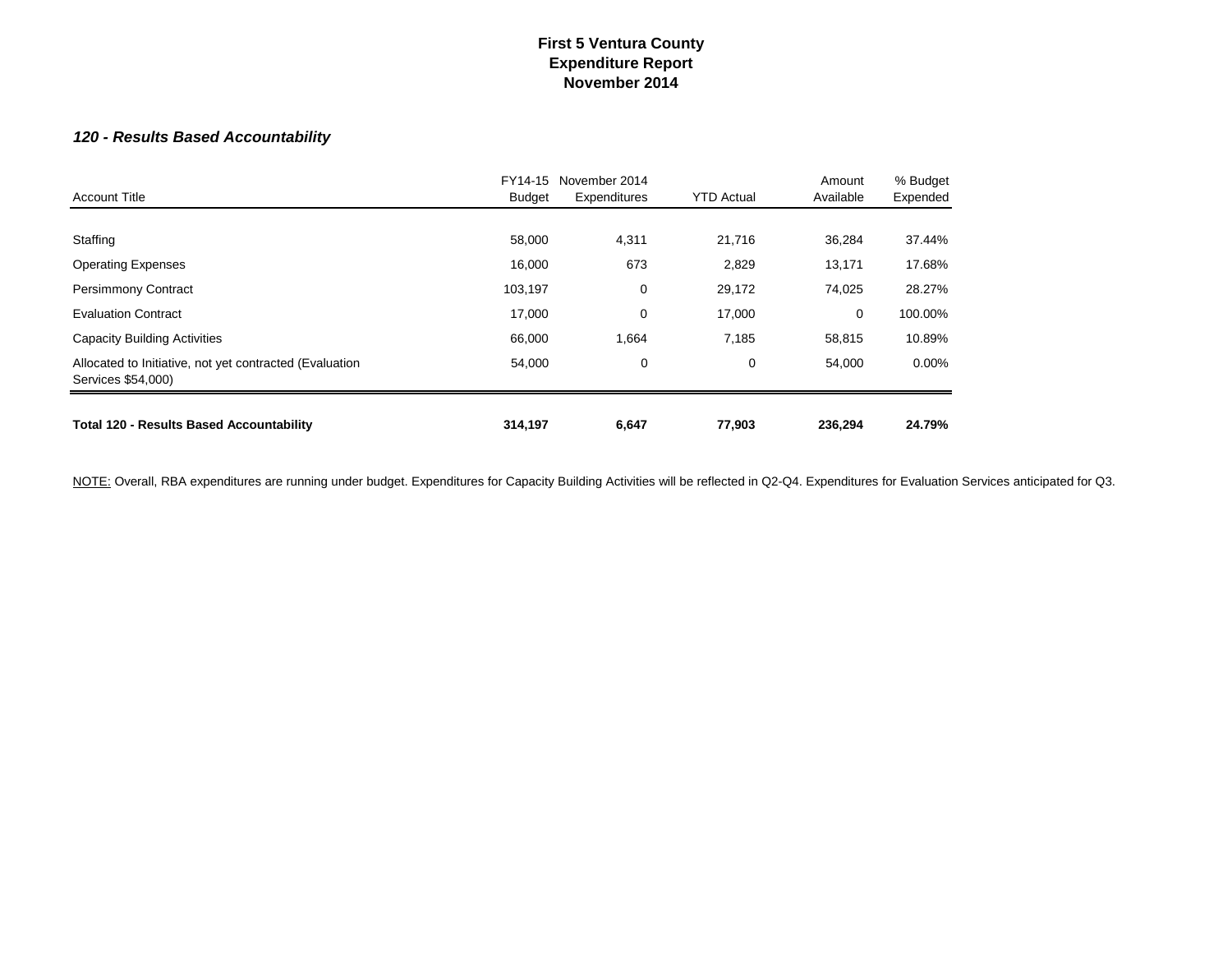# *130 - Program Management*

| <b>Account Title</b>                   | <b>Budget</b> | FY 14-15 November 2014<br>Expenditures | <b>YTD Actual</b> | Amount<br>Available | % Budget<br>Expended |
|----------------------------------------|---------------|----------------------------------------|-------------------|---------------------|----------------------|
|                                        |               |                                        |                   |                     |                      |
| Salaries                               | 229,600       | 15,569                                 | 78,346            | 151,254             | 34.12%               |
| Overtime                               | 400           | $\pmb{0}$                              | 0                 | 400                 | 0.00%                |
| <b>Retirement Contribution</b>         | 6,200         | 467                                    | 2,323             | 3,877               | 37.47%               |
| <b>FICA</b>                            | 14,500        | 956                                    | 4,807             | 9,693               | 33.15%               |
| Medicare                               | 3,400         | 223                                    | 1,124             | 2,276               | 33.07%               |
| <b>Health Insurance</b>                | 61,000        | 4,353                                  | 20,534            | 40,466              | 33.66%               |
| State Unemployment/ETT                 | 3,000         | $\mathbf 0$                            | 33                | 2,967               | 1.11%                |
| Workers Comp Insurance                 | 2,200         | 130                                    | 655               | 1,545               | 29.79%               |
| <b>Accounting &amp; Audit Services</b> | 21,000        | 286                                    | 9,808             | 11,192              | 46.71%               |
| <b>Attorney Services</b>               | 8,500         | 373                                    | 1,098             | 7,402               | 12.92%               |
| Professional & Special Services        | 16,000        | 23                                     | 1,210             | 14,790              | 7.56%                |
| <b>Building Leases &amp; Rentals</b>   | 23,200        | 1,854                                  | 11,217            | 11,983              | 48.35%               |
| Telephone                              | 2,100         | 30                                     | 566               | 1,534               | 26.94%               |
| Liability Insurance                    | 6,000         | 421                                    | 2,106             | 3,894               | 35.10%               |
| Memberships & Dues                     | 5,600         | $\mathbf 0$                            | 5,140             | 460                 | 91.78%               |
| Supplies                               | 6,400         | 76                                     | 325               | 6,075               | 5.08%                |
| Printing & Copying                     | 2,100         | $\mathbf 0$                            | $\mathbf 0$       | 2,100               | 0.00%                |
| <b>Meeting Costs</b>                   | 3,800         | 33                                     | 133               | 3,667               | 3.51%                |
| Travel                                 | 11,000        | 825                                    | 4,381             | 6,619               | 39.83%               |
| <b>Education &amp; Training</b>        | 4,000         | $\boldsymbol{0}$                       | 909               | 3,092               | 22.71%               |
| <b>Total 130 - Program Management</b>  | 430,000       | 25,619                                 | 144,715           | 285,285             | 33.65%               |

NOTE: Overall, Program Management expenditures are running under budget, largely due to part-time vacancy not filled.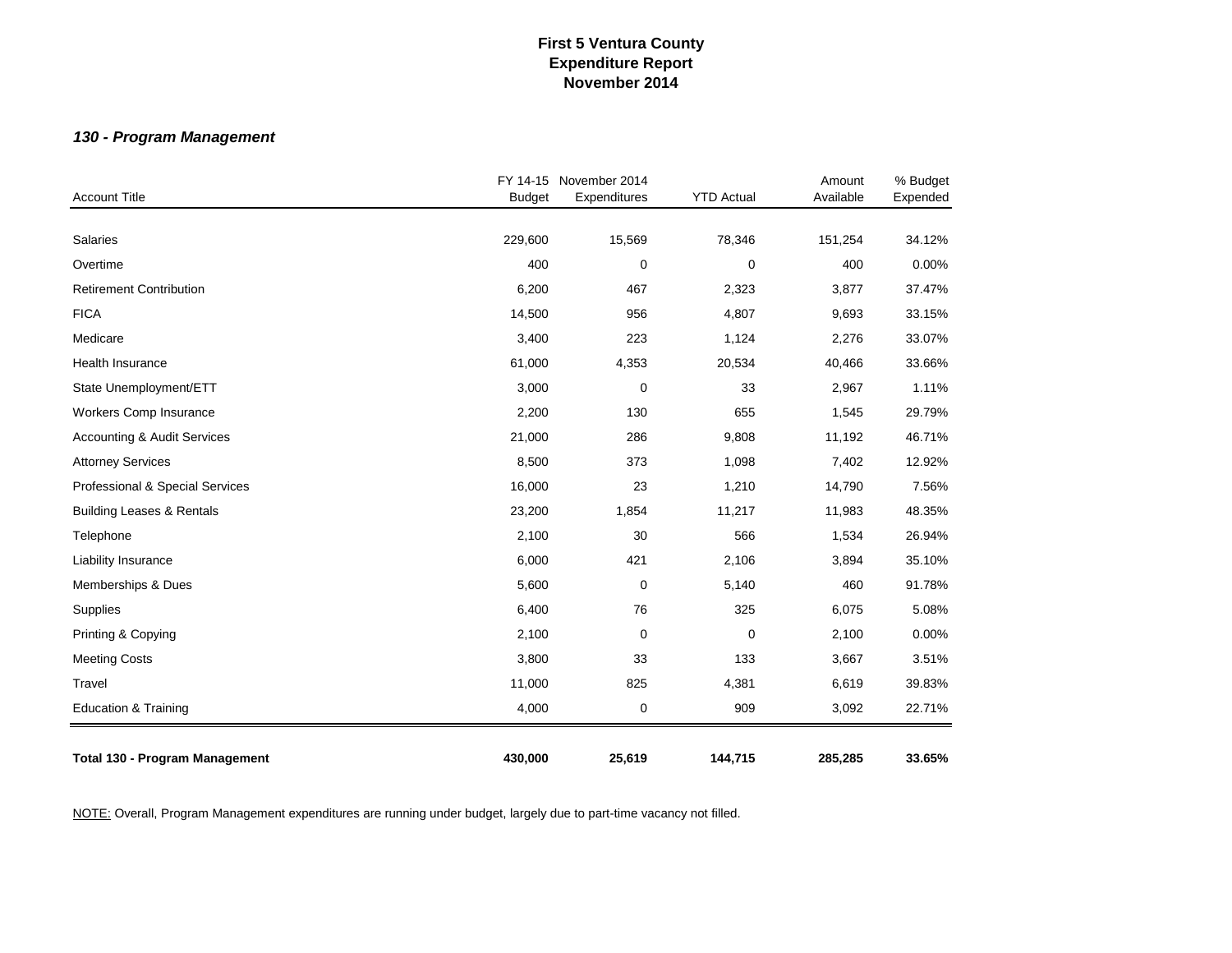### *165 - Countywide Specialized Strategies*

| 100 - County wide Specialized Strategies                             |                   |               |                                       |                   |                     |                      |                                    | Prior Year         |                                   |
|----------------------------------------------------------------------|-------------------|---------------|---------------------------------------|-------------------|---------------------|----------------------|------------------------------------|--------------------|-----------------------------------|
| <b>Account Title</b>                                                 | Payment<br>Method | <b>Budget</b> | FY14-15 November 2014<br>Expenditures | <b>YTD Actual</b> | Amount<br>Available | % Budget<br>Expended | Services<br>Billed/Adv.<br>Through | Nov. %<br>Expended | 13/14<br>Budget Spending<br>Level |
|                                                                      |                   |               |                                       |                   |                     |                      |                                    |                    |                                   |
| VCPH- Regional Health Educators                                      | Q                 | 575,000       | 91,957                                | 91,957            | 483,043             | 15.99% 1             | Sep                                | 23%                | 100%                              |
| VC Behavioral Health-Triple P/Parent Support                         | Q                 | 497,500       | 88,969                                | 88,969            | 408,531             | 17.88% 2             | Sep                                | 10%                | 95%                               |
| Clinicas - Oral Health                                               | ADV               | 60,000        | 0                                     | 20,000            | 40,000              | 33.33%               | Oct                                | 33%                | 67% 3                             |
| <b>SB/VC Mobile Dental Disease Clinic</b>                            | Q                 | 130,000       | 0                                     | 29,909            | 100,091             | 23.01%               | Sep                                | 20%                | 99%                               |
| SB/VC - Fluoride Varnish - Dental Providers                          | Q                 | 60,000        | 0                                     | 15,896            | 44,104              | 26.49%               | Sep                                | 27%                | 100%                              |
| VCPH- Fluoride Varnish - Medical Providers                           | Q                 | 60,000        | 0                                     | 14,524            | 45,476              | 24.21%               | Sep                                | 19%                | 95%                               |
| Landon Pediatric - Help Me Grow                                      | Q                 | 100,000       | 0                                     | 12,446            | 87,554              | 12.45% 4             | Sep                                | n/a                | 100%                              |
| MICOP - Puentes Program                                              | Q                 | 80,000        | 12,243                                | 12,243            | 67,757              | 15.30% 5             | Sep                                | 28%                | 100%                              |
| Interface-2-1-1 Ventura County                                       | Q                 | 100,000       | 0                                     | 25,000            | 75,000              | 25.00%               | Sep                                | 25%                | 100%                              |
| United Way - Oral Health (Dec 1, 2014 - Jun 30, 2015)                | Q                 | 10,000        | 0                                     | 0                 | 10,000              | $0.00\%$             | n/a                                | n/a                | n/a                               |
| Allocated to Initiative, not yet contracted (Oral Health<br>\$20,000 |                   | 20,000        | 0                                     | 0                 | 20,000              | 0                    |                                    |                    |                                   |
| <b>Total 165 - Countywide Specialized Strategies</b>                 |                   | 1,692,500     | 193,169                               | 310,944           | 1,381,556           | 18.37%               |                                    |                    |                                   |

#### NOTES:

Countywide Programs realized an average spending level of 20% as of their Quarter 2 billing (for 25% of the year lapsed). In most cases, the variances in slightly higher or lower spending levels are attributed to timing of activities.

1. VCPH Regional Health Educators - lower % spending level due to staff vacancies/medical leaves; recruitment underway for vacant positions.

2. VCBH Triple P program - lower % spending level primarily due to timing of activities (Triple P trainings and materials are billed at year-end). Services are on track.

3. Clinicas' FY14/15 contract amount adjusted based on FY13/14 spending level.

4. Help Me Grow - lower % spending level primarily due to timing of subcontractor billings.

5. MICOP - lower % spending level due to timing of activities.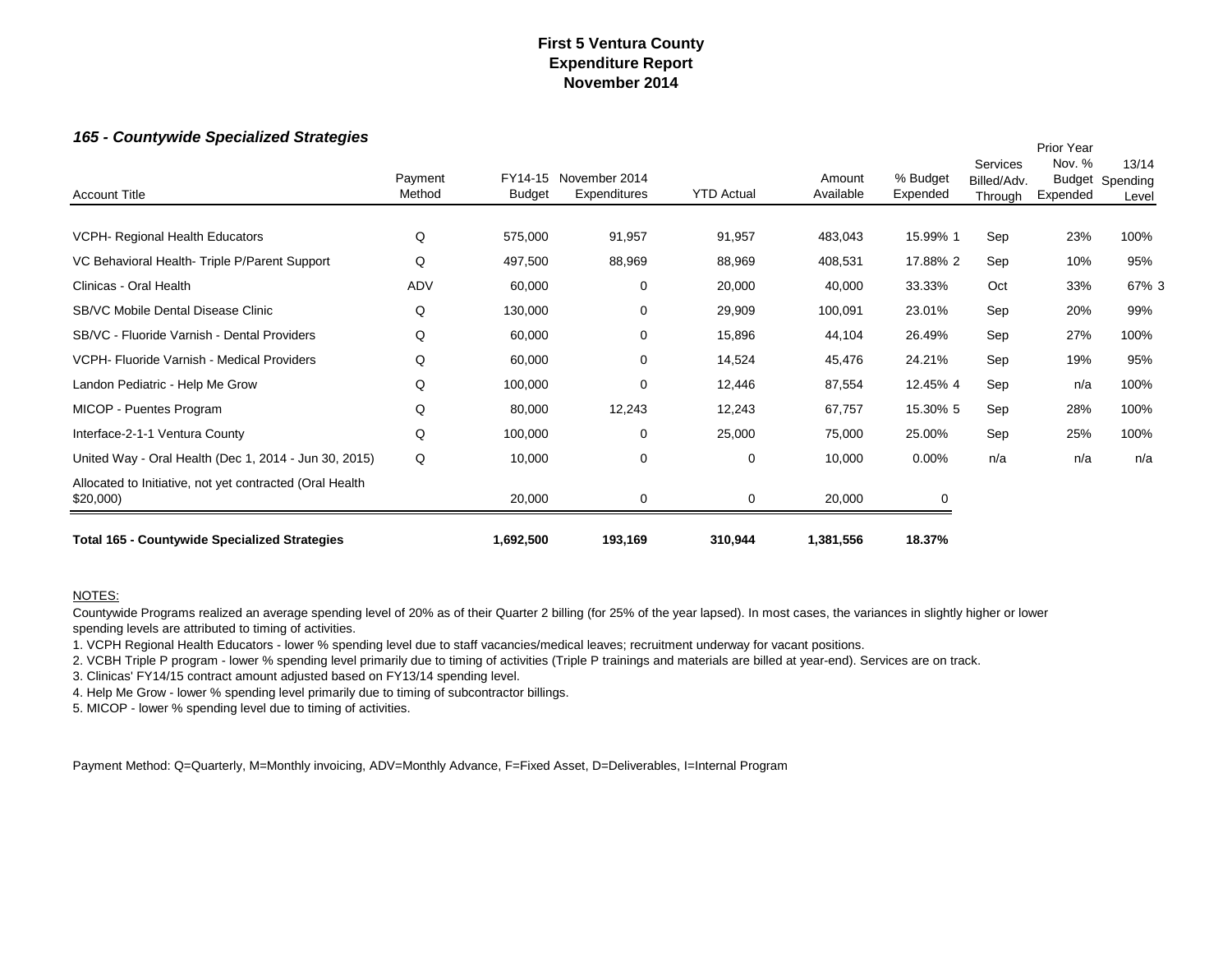Prior Year

### *195 - Countywide Preschool Efforts*

| VUSD - Preschool Expansion<br>CDI - Preschool Expansion | Q<br>Q            | 89,000<br>184,614 | 0<br>0                        | 0<br>0            | 89,000<br>184,614   | $0.00\%$ 4<br>$0.00\%$ 5 |                                    | 16%<br>7%          | 77%<br>79%                               |
|---------------------------------------------------------|-------------------|-------------------|-------------------------------|-------------------|---------------------|--------------------------|------------------------------------|--------------------|------------------------------------------|
|                                                         |                   |                   |                               |                   |                     |                          |                                    |                    |                                          |
|                                                         |                   |                   |                               |                   |                     |                          |                                    |                    |                                          |
| F5VC - CARES Plus Coordination                          |                   | 17,500            | 1,508                         | 7,053             | 10,447              | 40.31%                   | Nov                                | 39%                | 95%                                      |
| <b>VCOE - CARES Plus</b>                                | Q                 | 475,791           | 52,832                        | 52,832            | 422,959             | 11.10% 3                 | Sep                                | 9%                 | 84%                                      |
| F5VC - QRIS                                             |                   | 154,600           | 3,519                         | 19,533            | 135,067             | 12.63% 2                 | Nov                                | 13%                | 40% 6                                    |
| VCOE Quality Rating and Improvement System (QRIS)       | Q                 | 1,920,883         | 168,745                       | 168,745           | 1,752,138           | 8.78% 1                  | Sep                                | 7%                 | 85% 6                                    |
| <b>Account Title</b>                                    | Payment<br>Method | FY14-15<br>Budget | November 2014<br>Expenditures | <b>YTD Actual</b> | Amount<br>Available | % Budget<br>Expended     | Services<br>Billed/Adv.<br>Through | Nov. %<br>Expended | 13/14<br><b>Budget Spending</b><br>Level |

#### NOTES:

1. Lower spending level for VCOE - QRIS largely attributed to timing of program improvement stipends, subcontractor billings and activities based on academic year in which higher expenditures are reflected in quarters 2-4; services are on track.

2. Lower spending level for F5VC - QRIS largely attributed dollars allocated for evaluation not yet spent and the BA degree advancement project.

3. Stipends, which represent the majority of costs, are paid at year-end. Program is on track.

4. VUSD Q1 invoice paid in December, bringing spending level to 15%. Services based on academic year, program is on track.

5. CDI Q1 invoice paid in December, bringing spending level to 13%. Services based on academic year, program is on track.

6. Remaining federal & state grant funds carried over to FY14/15.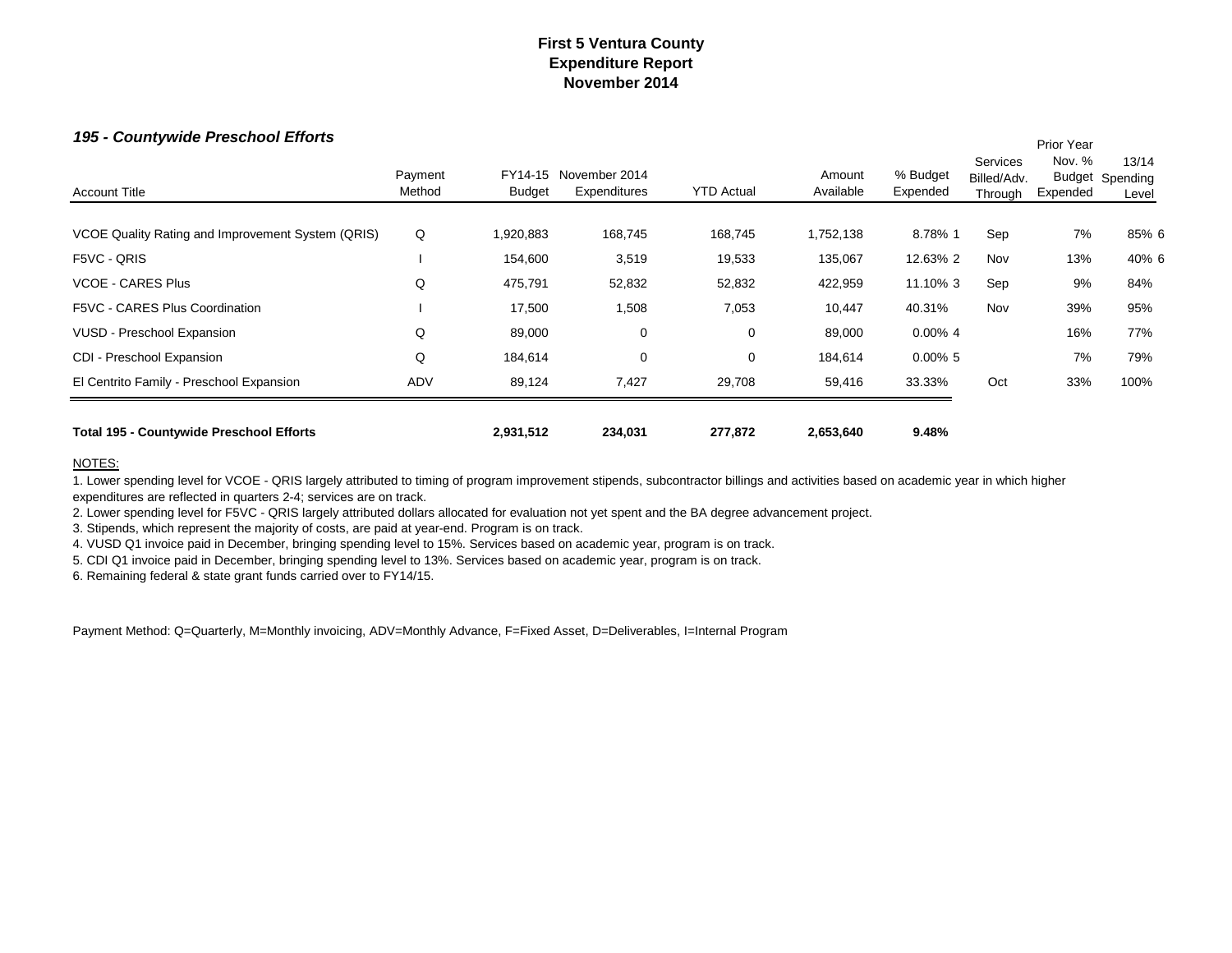Prior Year

#### *250 - Neighborhoods for Learning*

| <b>Account Title</b>                   | Payment<br>Method | FY14-15<br><b>Budget</b> | November 2014<br>Expenditures | <b>YTD Actual</b> | Amount<br>Available | % Budget<br>Expended | <b>Services</b><br>Billed/Adv.<br>Through | PIIOI Teal<br>Nov. %<br>Budget<br>Expended | 13/14<br>Spending<br>Level |
|----------------------------------------|-------------------|--------------------------|-------------------------------|-------------------|---------------------|----------------------|-------------------------------------------|--------------------------------------------|----------------------------|
| Conejo Valley NfL                      | Q                 | 664,255                  | 145,804                       | 145,804           | 518,451             | 21.95%               | Sep                                       | 18%                                        | 91%                        |
| Hueneme/South Oxnard NfL               | ADV               | 745,985                  | $\mathbf 0$                   | 248,660           | 497,325             | 33.33% 1             | Oct                                       | 33%                                        | 100%                       |
| Moorpark/Simi Valley NfL               | ADV               | 1,045,385                | 87,115                        | 435,575           | 609,810             | 41.67%               | Nov                                       | 42%                                        | 98%                        |
| Oak Park NfL                           | Q                 | 65,096                   | 0                             | $\mathbf 0$       | 65,096              | $0.00\%$ 2           | Sep                                       | 0%                                         | 100%                       |
| Ocean View NfL                         | ADV               | 311,440                  | $\mathbf 0$                   | 103,812           | 207,628             | 33.33% 3             | Oct                                       | 33%                                        | 99%                        |
| Ojai Valley NfL                        | ADV               | 200,365                  | 0                             | 66,788            | 133,577             | 33.33% 4             | Oct                                       | 33%                                        | 97%                        |
| Oxnard NfL                             | ADV               | 1,467,855                | 0                             | 489,284           | 978,571             | 33.33% 5             | Oct                                       | 33%                                        | 91%                        |
| Pleasant Valley NfL                    | Q                 | 431,220                  | $\mathbf 0$                   | 101,904           | 329,316             | 23.63%               | Sep                                       | 23%                                        | 100%                       |
| Rio NfL                                | Q                 | 438,990                  | 49,606                        | 49,606            | 389,384             | 11.30% 6             | Sep                                       | 12%                                        | 96%                        |
| Santa Clara Valley NfL                 | ADV               | 599,540                  | 49,962                        | 249,810           | 349,730             | 41.67%               | Nov                                       | 31%                                        | 99%                        |
| Ventura NfL                            | Q                 | 810,174                  | 0                             | 161,734           | 648,440             | 19.96%               | Sep                                       | 20%                                        | 99%                        |
| Total 250 - Neighborhoods for Learning |                   | 6,780,305                | 332,487                       | 2,052,976         | 4,727,329           | 30.28%               |                                           |                                            |                            |

#### NOTES:

Neighborhoods for Learning programs realized an average of 18% of actual expenditures as of their Quarter 1 billing (for 25% of the year lapsed). In most cases, lower spending levels are attributed to timing of subcontractor billings and activities based on an academic year in which higher expenditures are reflected in Q2-Q4.

1. Q1 Expenditures for Hueneme/So. Oxnard NfL are at 10% due to timing of subcontractor billings and activities based on an academic year; advances were adjusted according to spending level.

2. Q1 invoice for Oak Park NfL paid in December, bringing their spending level to 31%.

3. Q1 Expenditures for Ocean View NfL at 14%; lower spending level attributed to activities based on an academic year; advances were adjusted according to spending level.

4. Q1 Expenditures for Ojai Valley NfL at 13% primarily due to timing of preschool scholarship expenses, which occur largely in Q4; advances were adjusted according to spending level.

5. Q1 Expenditures for Oxnard NfL are at 14% due to timing of subcontractor billings and activities based on an academic year; advances were adjusted according to spending level. 6. Lower spending level for Rio NfL due to timing of subcontractor billings and activities based on an academic year.